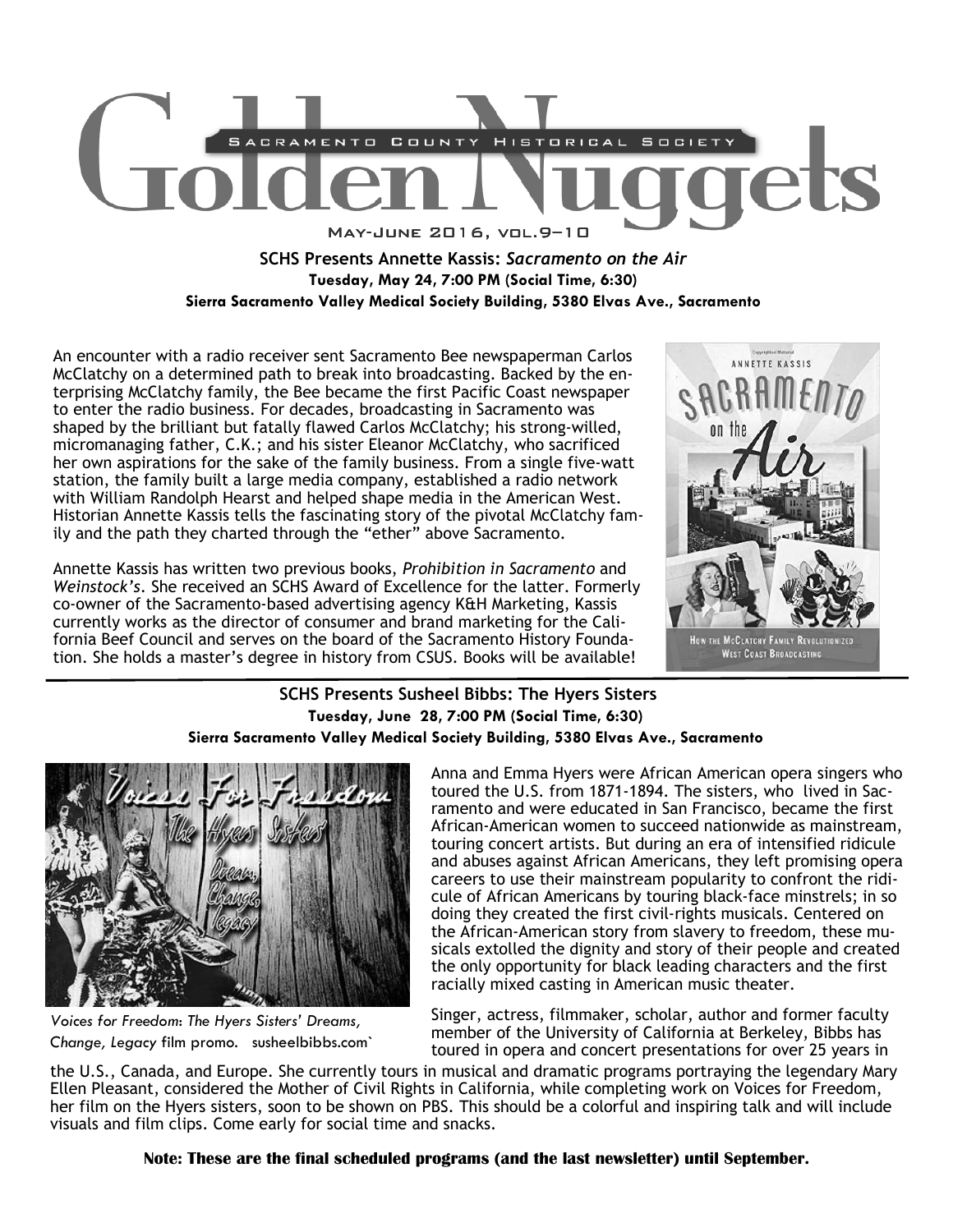#### **To Have and to Hold: Collecting History**  By Maryellen Burns

My brother Keith and I recently procured a collection of local restaurant, transportation and other Sacramento memorabilia from an elderly collector concerned that his life's work would be scattered when he died. We purchased his collection of restaurant dishes, menus, hotel silverware, matchbooks, seed packets, advertisements, street car tokens, timetables, books and photographs with the



proviso that the collection be kept intact and eventually donated to the Center for Sacramento History and the Sacramento Room of the Sacramento Public Library. We intend to bequeath much of our other Sacramento collection to regional archives, historical societies, and libraries so that others can experience the joy we have in holding a fragment of history in our hands.

Iris Sukiyaki, 1960. Courtesy James Lee. Photo Frank Christie

History passes through all our hands every day: photographs we take on vacation; the menu we steal from a favorite restaurant; the letters, diaries, glass bottles, ashtrays, broadsides, business cards, greeting cards and other mundane pieces of paper and objects we accumulate over a lifetime. All these flimsy fragments of paper and miscellaneous treasured things trace our national political and cultural histories as nothing else can. They are meaningful to our understanding of who we are and where we come from.

Keith and I like to collect ephemera, a genre of collecting that embraces a multitude of printed objects never intended by their makers to last. We frequent street fairs, flea markets and antique malls, flitting from stand to stand stroking the covers of books, perusing bins of billheads, recipe booklets, catalogs, pamphlets, old signs, posters, and photographs. Between us (and our other brother Scott) we've amassed over 15,000 pieces of paper and artifacts on California history and hundreds of thousands more on the culinary and literary life of the US, comic strips, and the movie industry. For us it's as much about the thrill of the hunt as it is the possession of the thing itself.

Others collect for investment, are driven by a romantic nostalgia for the past, or wish to own something no one else has. The impulse to possess has gripped humankind through the centuries, witness the more than 55,000 museums in 202 countries and the estimated 119,487 libraries of all kinds in the United States today.

Patrick Melarkey, former Chair of the Sacramento Board of Supervisors, fought hard to save the Alhambra Theater in the 1970s. He was able to salvage a chandelier and other materials now in possession of the Oakland Museum. He tells the story of one of his first forays in preservation.

"My son and I were driving downtown when McCurry's Cameras was being demolished. There was a fence surrounding the site and inside it was a man and his son digging up artifacts from what had been a Native American encampment. He was digging up beadwork and hunting and fishing tools. I wish I could tell you we stopped him but soon we were digging, too. The impulse to uncover hidden treasure was too much for us."

He went on to say, "One of my deepest regrets is not being able to save the Alhambra. The building and the artifacts inside had much to teach us. What happens when things are just thrown out? History and the voices of the past are silenced. If we allow the destruction of a historic theater or even a house, we lose yet another piece of our collective memory and the lessons those places and things taught us."



The Alhambra Theater. Public domain image

Lawrence Fox is a member of SCHS and President of the Sacramento Book Collectors Club. "Now, I can claim I'm a collector and not a hoarder." He has amassed a lifetime of art, books, pop up theaters, and John Sutter and Scott Ennis material, among other obsessions. He collects mostly for the aesthetics and the design of printed matter but also enjoys "the thrill of discovering something you never knew existed and sharing it with others."

Collecting for most people is a choice, a relaxing activity that counteracts the stress of life, but for some it is a compulsion. Lucky for us, important archives and collections have been amassed by compulsive collectors who perceived the historical importance in a specific topic and were able to acquire their materials in meaningful ways.

The Museum of Wonder and Delight, the Folsom Historical Society's new museum in Folsom, stars Dolph Gotelli's one-of-a-kind collection of vintage toys, international folk art, antique dolls, and Christmas ephemera. E.B. and Margaret Crocker scoured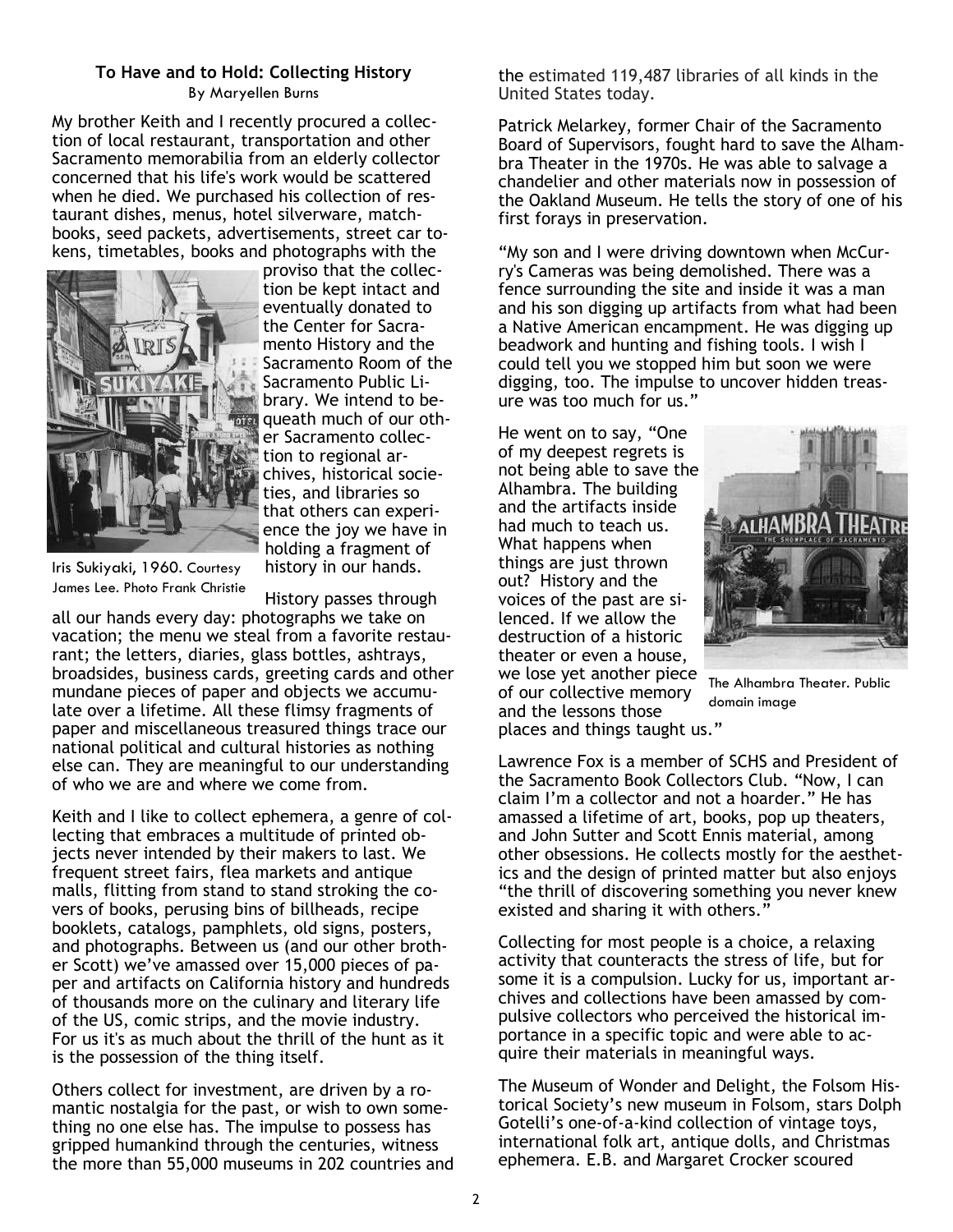Europe for art and amassed a huge collection of California art. Their core collection and the house that contained it became the first public art museum founded west of the Mississippi. The Center for Sacramento History and Sacramento Room are packed with generous donations of manuscripts, personal papers, and artifacts by local individuals, families, businesses and community groups.

Julie Okamoto is in the process of cleaning out her parent's house. Some items will be distributed to family, others sold in an estate sale, but one item, a scrapbook her mother started while in the internment camp at Manzanar and continued until two weeks before her death, will be published as a book. The original will be donated to Sacramento State's Japanese American Archival Collection. "My mother collected things that others threw away – bits of string, notes, drawings, and smidgens of conversation she overheard. Every page tells a story about who she was, who she aspired to be, what things she connected with, and what had meaning in her life. Thanks to print on demand and the library, her life will be an open book for all to read."

*If you have a significant story to tell, regional material you'd like to donate to an archive, museum or library and need some advice on how to go about it, contact the Center for Sacramento History (916- 808-7072) or the Sacramento Room at the Central Library (916-264-2700). Or SCHS (916-572-9858).* 

You're invited to participate in

# **PICTURE OF SUCCESS**

**Fifty Years of the National Historic Preservation Act in California** 



**May is Preservation Month** across the nation. Many communities will offer special programs providing a great opportunity for people to get out and discover or rediscover the heritage of their area. This year also marks the 50th anniversary of the National Historic Preservation Act. The Office of Historic Preservation seeks organizations to commemorate this anniversary by participating in a year-long campaign: "Picture of Success: Fifty Years of the National Historic Preservation Act in California." Local and tribal communities, agencies, and organizations are encouraged to share photos and text of some of their historic preservation successes. For details see www.*ohp.parks.ca.gov/preservationmonth* or contact *diane.barclay@parks.ca.gov*, or 916-445-7026.

### **Oops: We Goofed**

In our March-April issue, some of you may have caught an error in a date given in Bill George's article on the Southern Pacific's role in early hospital development in Sacramento. Bill is very aware that the transcontinental railroad was completed in 1869. He produced an award winning film on the miracle of that construction. Your editor, who opened the Stanford Mansion State Historic Park to the public and tracked down a fairly extensive library for it, is also quite familiar with that date. Somehow, the opening sentence of Bill's article moved the date forward a couple of years. Yet we both missed it. I'd like to say it was a test to see how many people would catch it. It wasn't. We apologize.



 Members who cannot attend this meeting may request a ballot by email or phone message to contacts on page 4